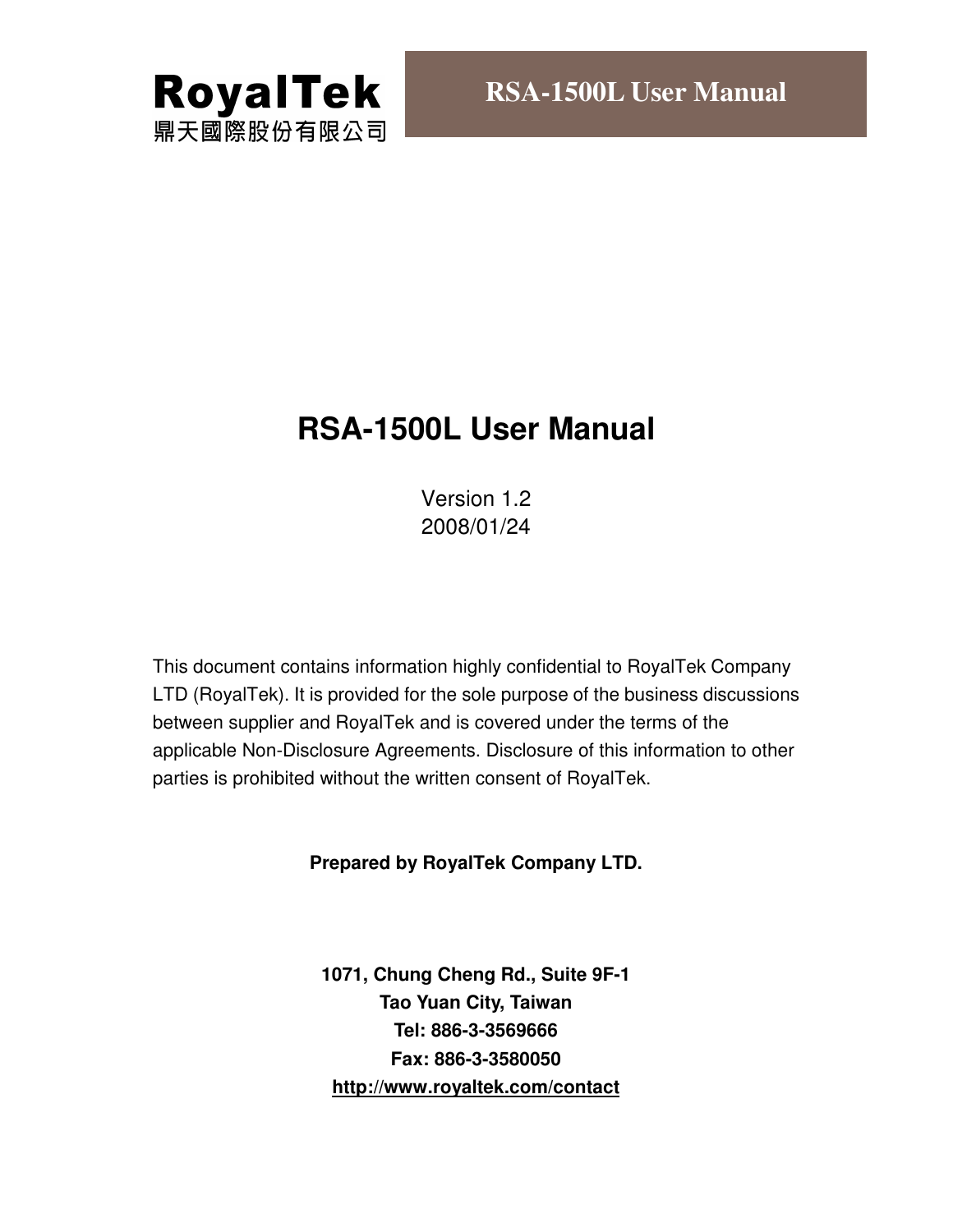

| 1              |       |                                                |  |  |  |  |
|----------------|-------|------------------------------------------------|--|--|--|--|
|                | 1.1   |                                                |  |  |  |  |
|                | 1.2   |                                                |  |  |  |  |
|                | 1.3   |                                                |  |  |  |  |
|                | 1.4   |                                                |  |  |  |  |
|                | 1.5   |                                                |  |  |  |  |
|                | 1.6   |                                                |  |  |  |  |
|                | 1.7   |                                                |  |  |  |  |
| $\overline{2}$ |       |                                                |  |  |  |  |
|                | 2.1   |                                                |  |  |  |  |
|                | 2.1.1 |                                                |  |  |  |  |
|                | 2.1.2 | GLL-Geographic Position -Latitude/Longitude 13 |  |  |  |  |
|                | 2.1.3 |                                                |  |  |  |  |
|                | 2.1.4 |                                                |  |  |  |  |
|                | 2.1.5 | RMC-Recommended Minimum Specific GNSS Data 15  |  |  |  |  |
|                | 2.1.6 | VTG-Course Over Ground and Ground Speed  16    |  |  |  |  |
| 3              |       |                                                |  |  |  |  |
|                | 3.1   |                                                |  |  |  |  |
| 4              |       |                                                |  |  |  |  |
| 5              |       |                                                |  |  |  |  |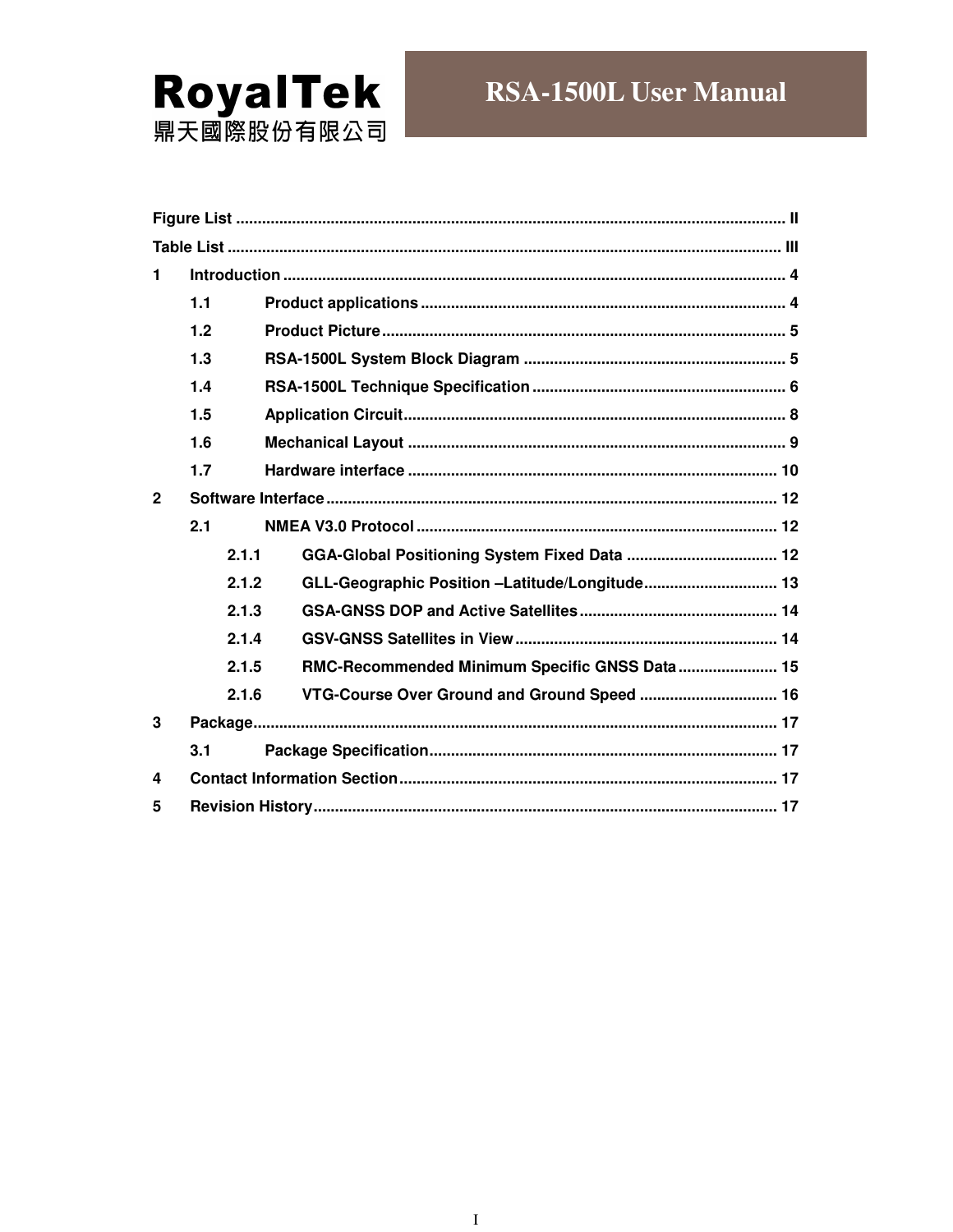

# **Figure List**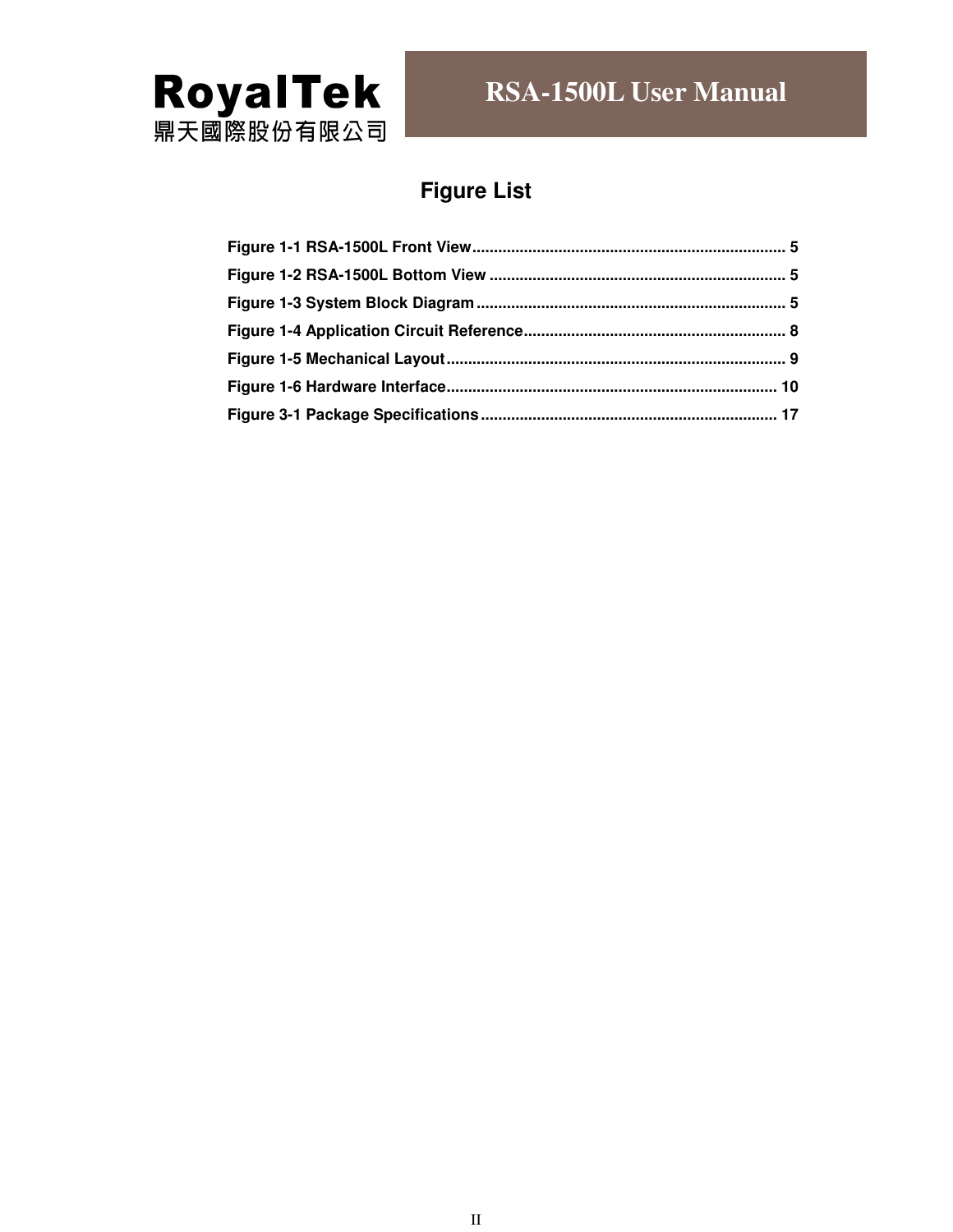

# **Table List**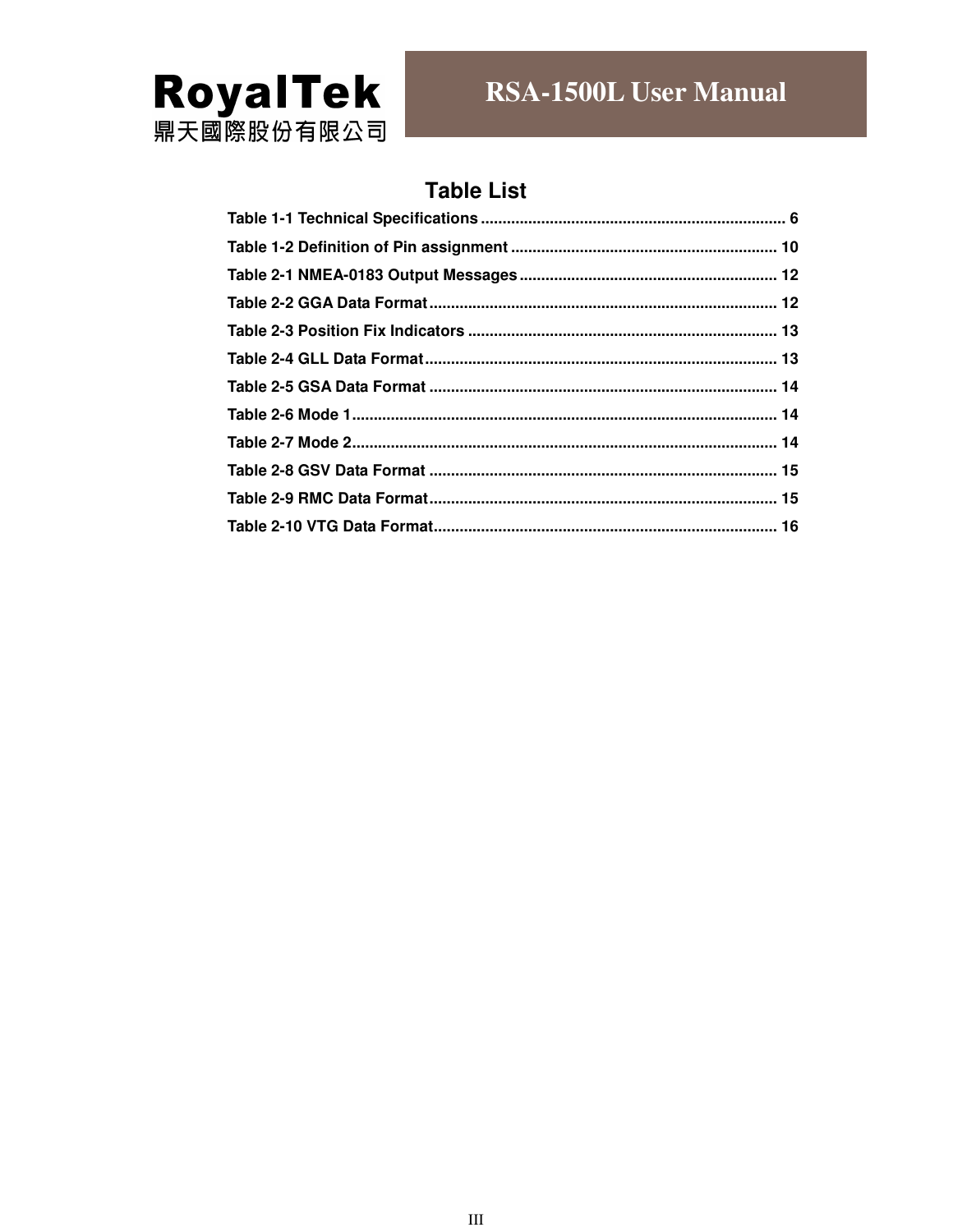# **RoyalTek** 鼎天國際股份有限公司

# **1 Introduction**

RoyalTek RSA-1500L low power and small form factor board is the newest generation of RoyalTek smart antenna GPS module. The smart antenna GPS module is powered by SiRF Star III technology and RoyalTek proprietary navigation algorithm that providing you more stable navigation data. Parallel design is the major new feature of RSA-1500L.

The smallest form factor and parallel design is the best choice to be embedded in a portable device and receiver like PND, mobile phone, car holder, personal locator, digital camera and vehicle locator. The excellent sensitivity of RSA-1500L gets the great performance when going though the urban canyon and foliage

### **Product Features**

- $\div$  20 parallel channels
- $\Diamond$  Extreme fast TTFF at low signal level
- $\div$  Operable from 3.3V/48mA continuous mode.
- $\Leftrightarrow$  Wire to board connector
- $\Diamond$  TCXO design
- $\div$  0.1 second reacquisition time
- $\Diamond$  Small form factor with embedded SiRF Star III single chip technology.
- $\Diamond$  NMEA-0183 compliant protocol/custom protocol.
- $\div$  4 Mbits Flash Memory
- $\Diamond$  Enhanced algorithm for navigation stability
- $\Diamond$  Excellent sensitive for urban canyon and foliage environments.
- $\Diamond$  SBAS (WAAS, EGNOS and MSAS) support
- $\Diamond$  Auto recovery while RTC crashes
- $\Diamond$  Trickle power supported

# **1.1** Product applications

- $\Leftrightarrow$  Automotive navigation
- $\Diamond$  Personal positioning and navigation
- $\Diamond$  Marine navigation
- $\Diamond$  Timing application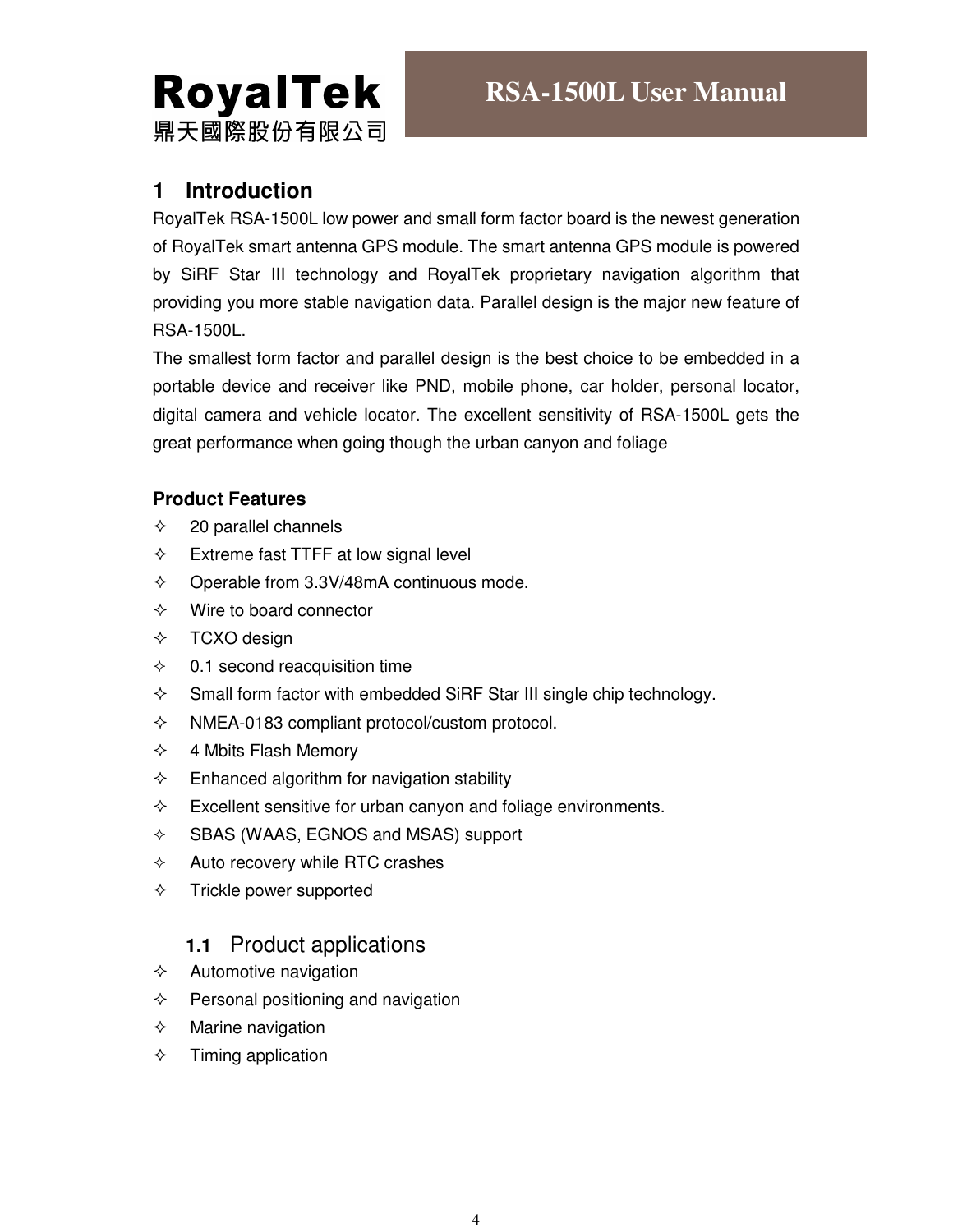

# **1.2 Product Picture**

**RSA-1500L** 



**Figure 1-1 RSA-1500L Front View** 





#### **1.3 RSA-1500L System Block Diagram**

System block diagram description :

- a. External antenna.
- b. 4 Mega bits flash memory
- c. 6 pin I/O pin



**Figure 1-3 System Block Diagram**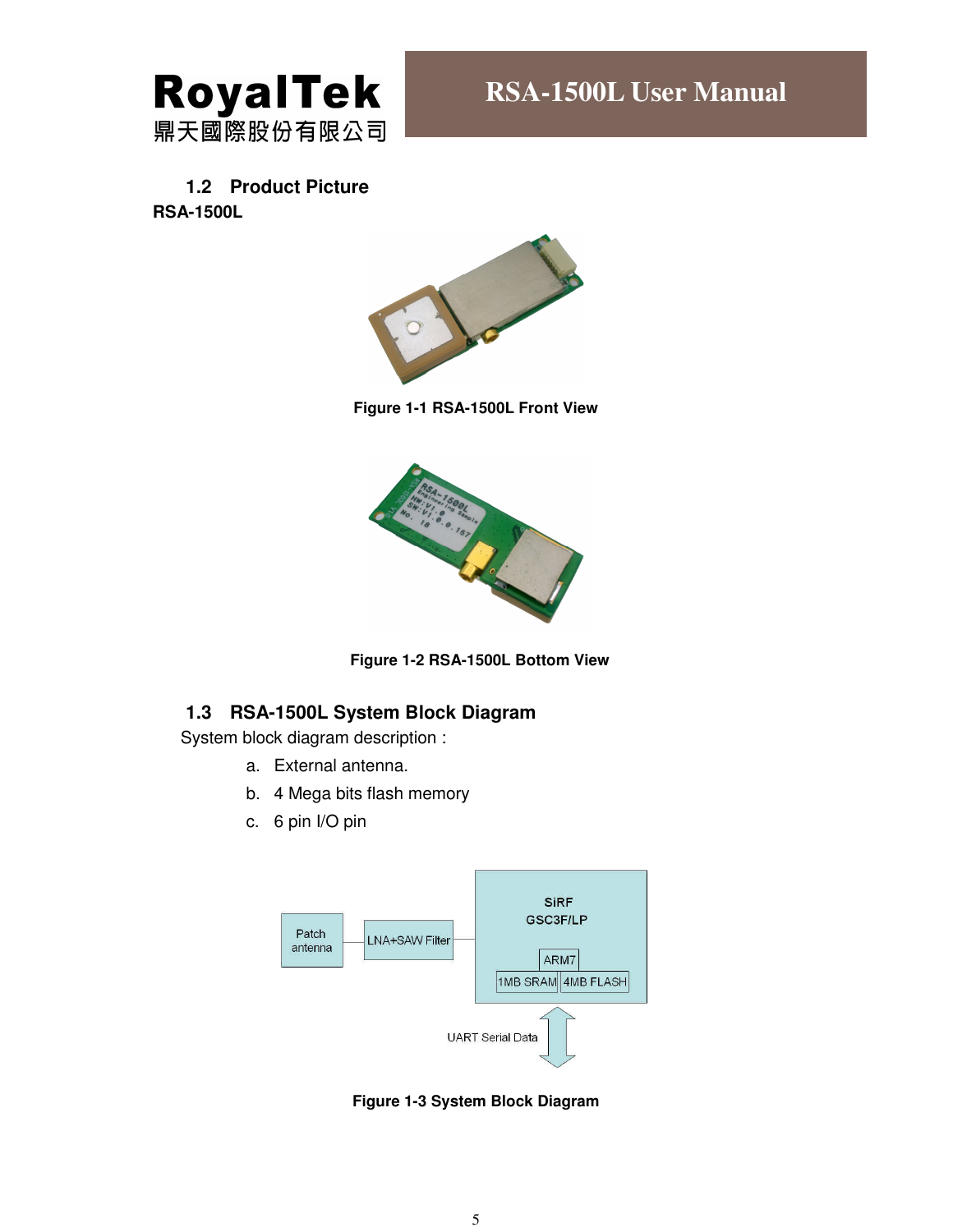

#### **1.4 RSA-1500L Technique Specification**

#### **Table 1-1 Technical Specifications**

|                | Impedance: $50\Omega$      |                                                                  |  |  |  |
|----------------|----------------------------|------------------------------------------------------------------|--|--|--|
| No             | Function                   | Specification                                                    |  |  |  |
|                | <b>GPS</b> receiver        |                                                                  |  |  |  |
| 1              | Chipset                    | SiRF Star III, GSC3f/LP                                          |  |  |  |
|                |                            | (Digital, RF in a single package)                                |  |  |  |
| $\overline{c}$ | Frequency                  | L1 1575.42MHz.                                                   |  |  |  |
| 3              | Code                       | C.A. Code.                                                       |  |  |  |
| 4              | Channels                   | 20 parallel                                                      |  |  |  |
| 5              | <b>Chipset Sensitivity</b> | $-159dBm.$                                                       |  |  |  |
| 6              | Cold start                 | 35 sec<br>@ open sky                                             |  |  |  |
| $\overline{7}$ | Warm start                 | @ open sky<br>35 sec                                             |  |  |  |
| 8              | Hot start                  | @ open sky<br>1 sec                                              |  |  |  |
| 9              | Reacquisition              | 0.1sec typical                                                   |  |  |  |
| 10             | Position accuracy          | 10 meters at 2D RMS.                                             |  |  |  |
| 11             | Maximum altitude           | 18000 m                                                          |  |  |  |
| 12             | Maximum velocity           | $514 \text{ m/s}$                                                |  |  |  |
| 13             | Trickle power mode         | 40mA@Average                                                     |  |  |  |
| 14             | Update rate                | Continuous operation: 1Hz                                        |  |  |  |
| 15             | Testability                | It shall be able to be tested by SiRF test IV and single channel |  |  |  |
|                |                            | simulator.                                                       |  |  |  |
| 16             | Protocol setup             | It shall store the protocol setup in the SRAM memory.            |  |  |  |
| 17             | <b>DGPS</b>                | 1.WAAS, EGNOS                                                    |  |  |  |
| Interface      |                            |                                                                  |  |  |  |
| 18             | <b>LNA</b>                 | 25dB Gain. (Typical)                                             |  |  |  |
| 19             | I/O Pin                    | 6pin                                                             |  |  |  |
|                | Mechanical requirements    |                                                                  |  |  |  |
| 20             | Weight                     | 8.3g Typ.                                                        |  |  |  |
|                | Power consumption          |                                                                  |  |  |  |
| 21             | Vcc                        | DC +3.3 V±5%                                                     |  |  |  |
| 22             | Current                    | GPS:                                                             |  |  |  |
|                |                            | Avg Acquisition <50mA@3.3V without ext.Antenna                   |  |  |  |
|                |                            | Avg Tracking <48mA@3.3V without ext.Antenna                      |  |  |  |
|                |                            |                                                                  |  |  |  |

Environment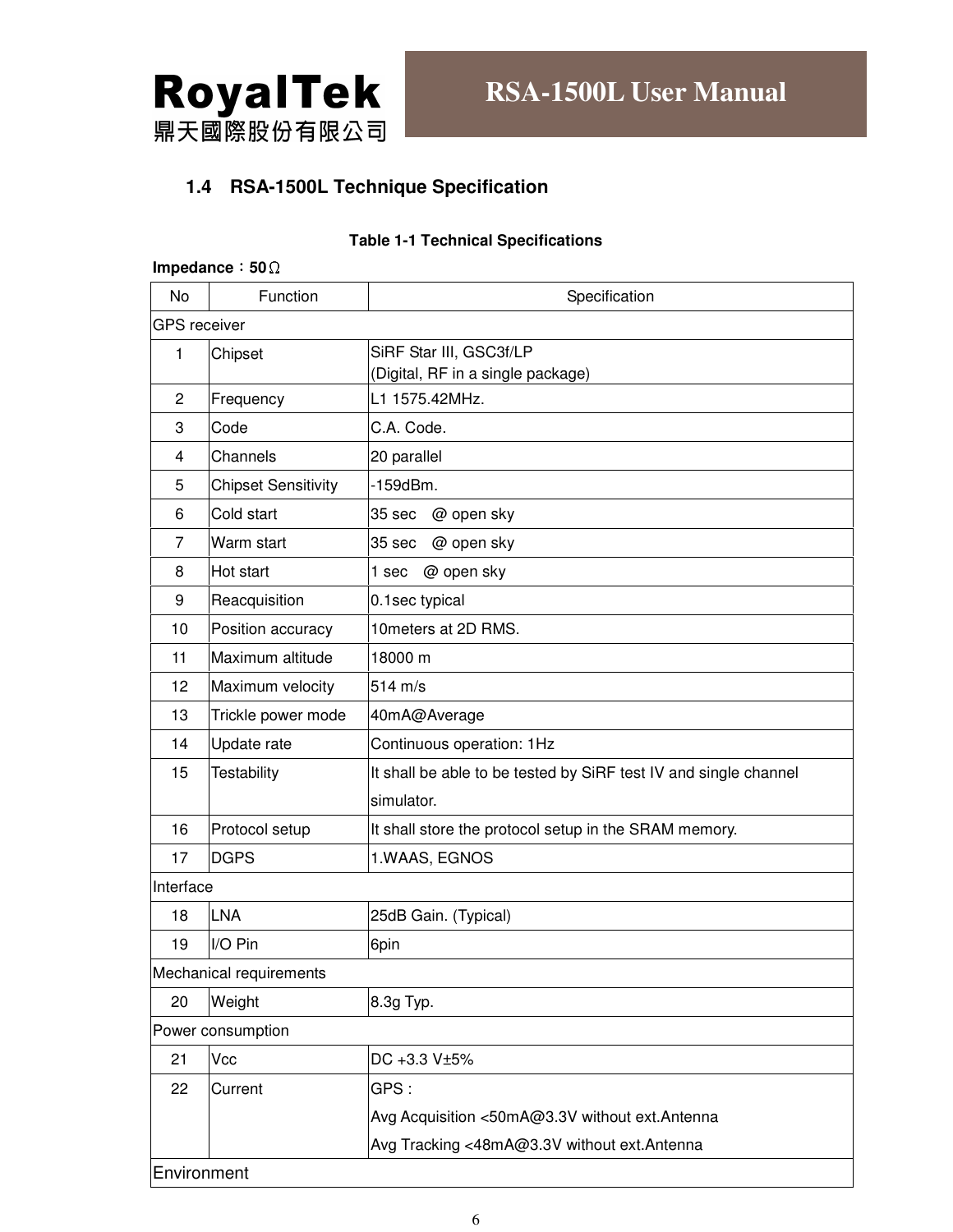# **RoyalTek**<br>鼎天國際股份有限公司

| 23 | Operating           | $-25 \sim 85^{\circ}$ C |
|----|---------------------|-------------------------|
|    | temperature         |                         |
| 24 | Storage temperature | $-40 \sim 85^{\circ}$ C |
| 25 | Humidity            | ≤95%                    |

#### MMCX edge mount Jack Receptacle specification (External Antenna)

| Impedance              | 50ohm               |  |  |  |
|------------------------|---------------------|--|--|--|
| Frequency range        | $0 \triangle 6$ GHz |  |  |  |
| V.S.W.R                | $1.2$ max           |  |  |  |
| Working voltage        | 175Vrms max         |  |  |  |
| Durability             | 500 mating          |  |  |  |
| External Antenna spec. |                     |  |  |  |
| DC supply              | 2.85V±2%            |  |  |  |
| DC current             | 20mA max.           |  |  |  |
| Input return Loss      | $\leq$ -10dB        |  |  |  |
| Output return Loss     | $\leq$ -10dB        |  |  |  |
| Gain                   | 25 dB typical       |  |  |  |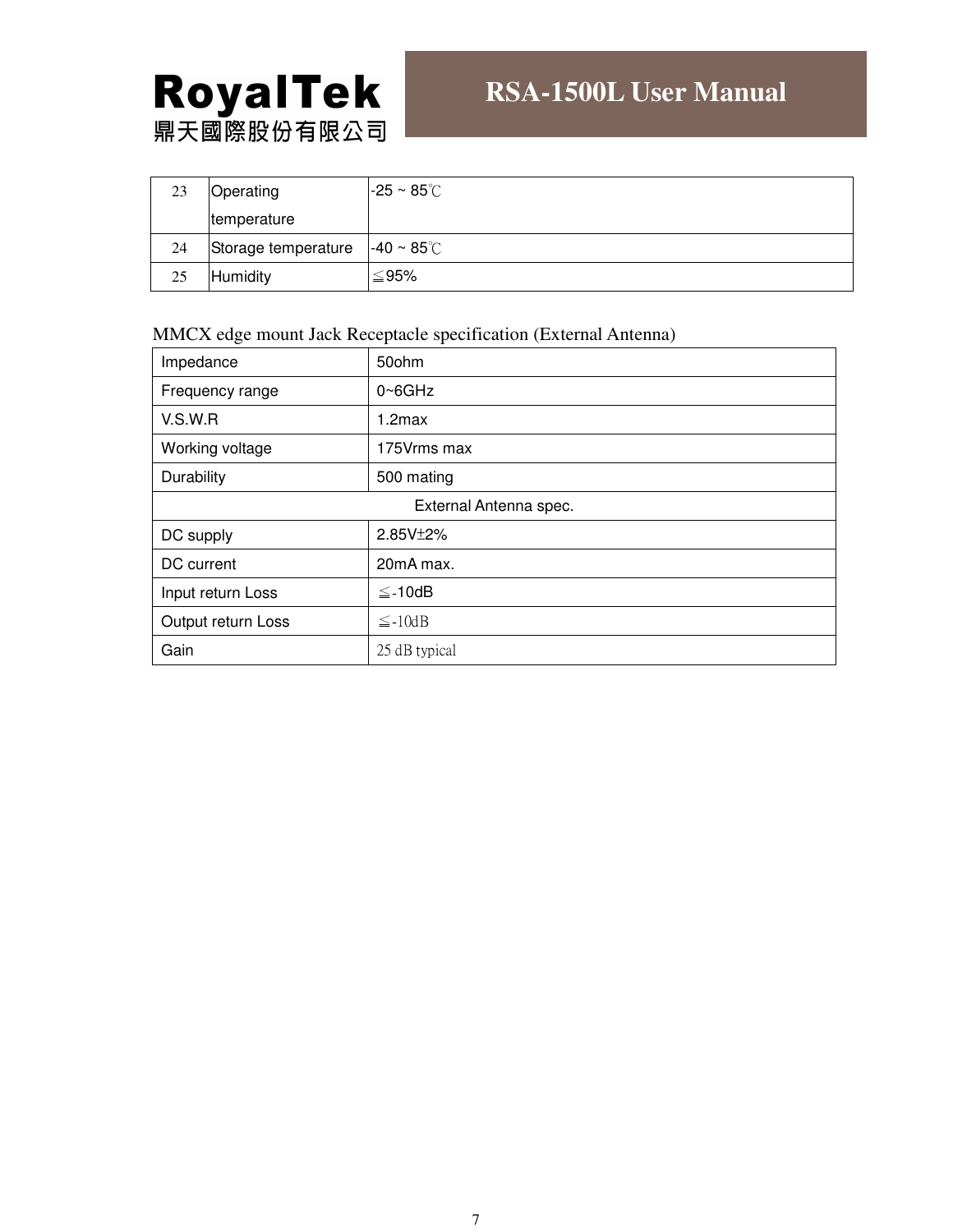

#### **1.5 Application Circuit**



**Figure 1-4 Application Circuit Reference** 

Note:

(1) Ground Planes:

This pin2 should be connect to ground.

- (2) Serial Interface:
	- (I) The TXA pin is recommended to connect to serial resistance( $220\Omega$ ) and pull up ( $10K\Omega$ ). It can increase the stability of serial data. (Default NMEA)
	- ( $\text{II}$ ) The RXA pin is recommended to connect to serial resistance(220 $\Omega$ ) and pull up ( $10K\Omega$ ). It can increase the stability of serial data. (Default NMEA)
- (3) Backup Battery:

When module is working, must to supply VCC pin(Pin1) and VBATT pin(Pin6) power at the same time.

It's recommended to connect a backup battery to VBATT pin.

In order to enable the warm start and hot start features of the GPS receiver. If you use backup battery, should be add a bypassing capacitor (10uF) at VBATT pin. It can reduce noise and increase the stability.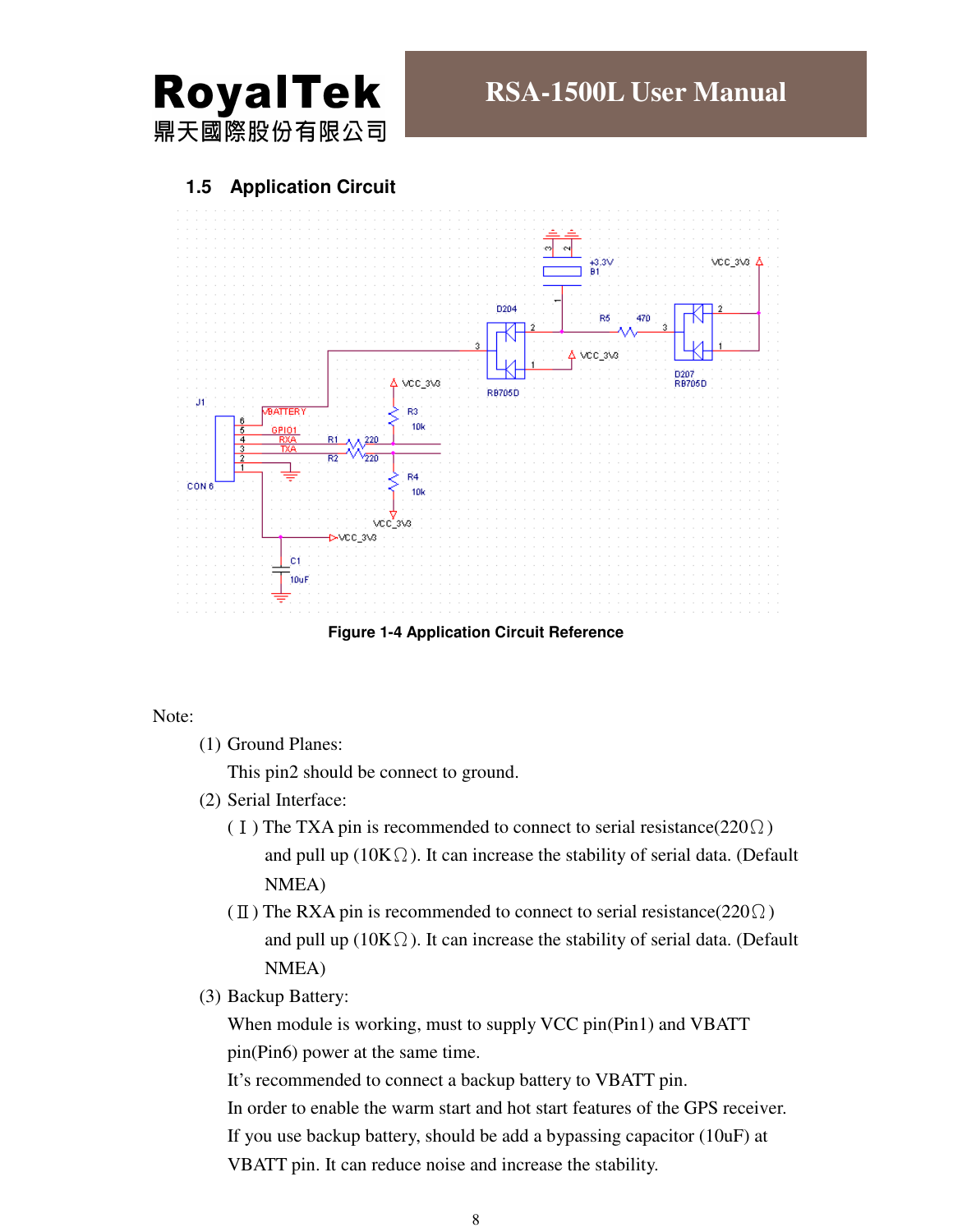# RoyalTek 鼎天國際股份有限公司

(4) Power:

Connect VCC pin to DC 3.3V. The power supply must add bypass capacitor(10uF and 1uF).It can reduce the Noise from power supply and increase power stability.

(5) GPIO:

The GPIOs function are for customer used.

If no use GPIO function, it don't connect anything.

#### **1.6 Mechanical Layout**



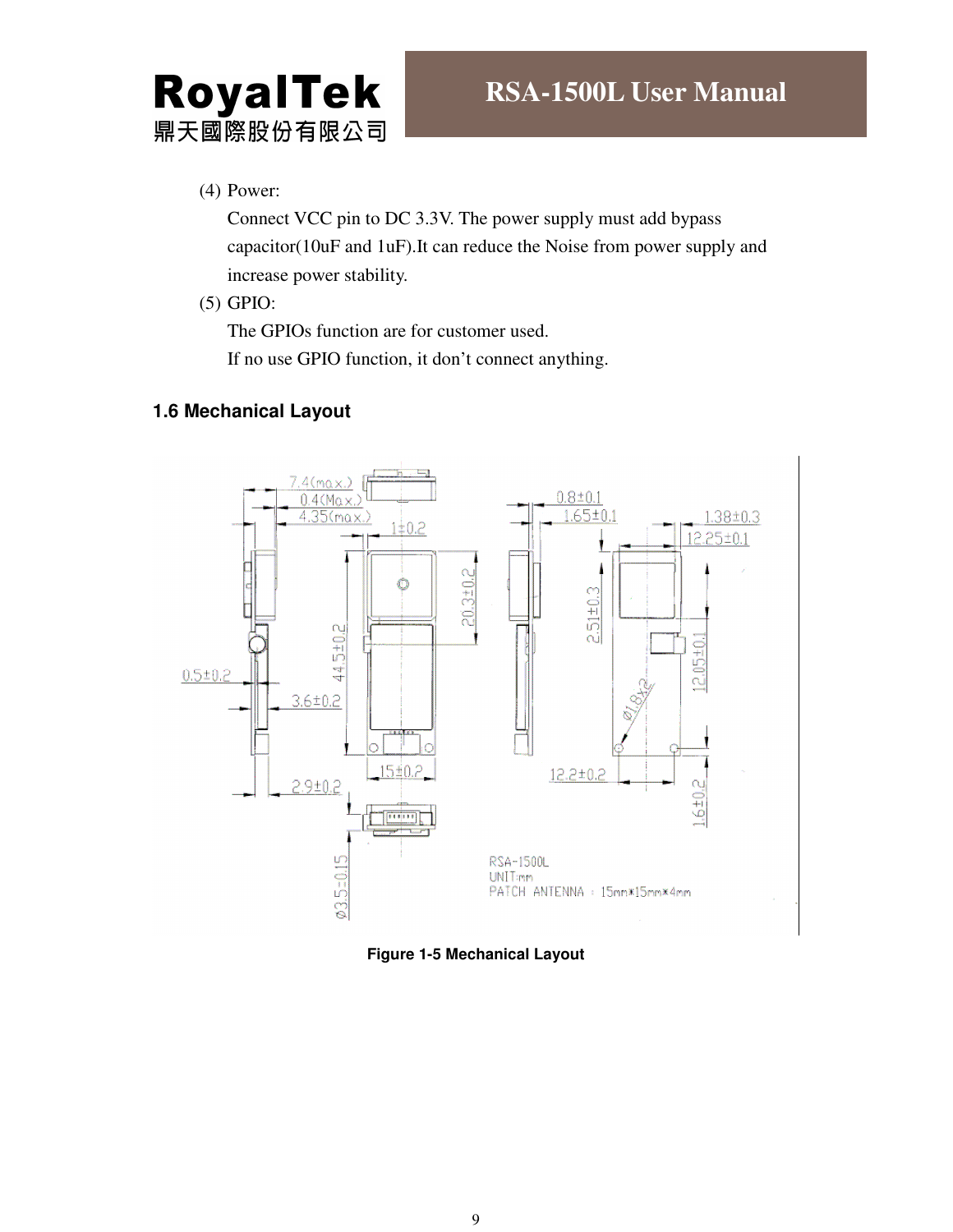

#### **1.7 Hardware interface**



**Figure 1-6 Hardware Interface** 

|                | <b>Pin Defined</b> |     |               |                                      |                                    |  |
|----------------|--------------------|-----|---------------|--------------------------------------|------------------------------------|--|
| Pin            | <b>Signal Name</b> | I/O | Description   | Characteristics                      |                                    |  |
|                | <b>VCC</b>         |     | DC Supply     | $DC +3.3V±5%$                        |                                    |  |
|                |                    |     | Voltage input |                                      |                                    |  |
| 2              | <b>GND</b>         | G   | Ground        | Reference Ground                     |                                    |  |
| З              | <b>TXA</b>         | O   | Serial port A | $2.85V \ge V_{OH} \ge 2.38V$         | $V_{OL} \leq 0.7V$                 |  |
| $\overline{4}$ | <b>RXA</b>         |     | Serial port A | $3.15V \ge V_{\mu} \ge 2.0V$         | $-0.3V \le V_{\text{H}} \le 0.86V$ |  |
| 5              | GPIO-1             | I/O | General       | $3.15V \ge V_{\mu} \ge 2.0V$         | $-0.3V \le V_{\text{H}} \le 0.86V$ |  |
|                |                    |     | purpose I/O   | $2.85V \ge V_{OH} \ge 2.14V$         | $V_{oi} \leq 0.71V$                |  |
| 6              | <b>VBATT</b>       |     |               | Backup voltage $DC + 2.5 \sim +3.6V$ |                                    |  |
|                |                    |     | supply        | Current $\leq 10$ uA                 |                                    |  |

#### **Table 1-2 Definition of Pin assignment**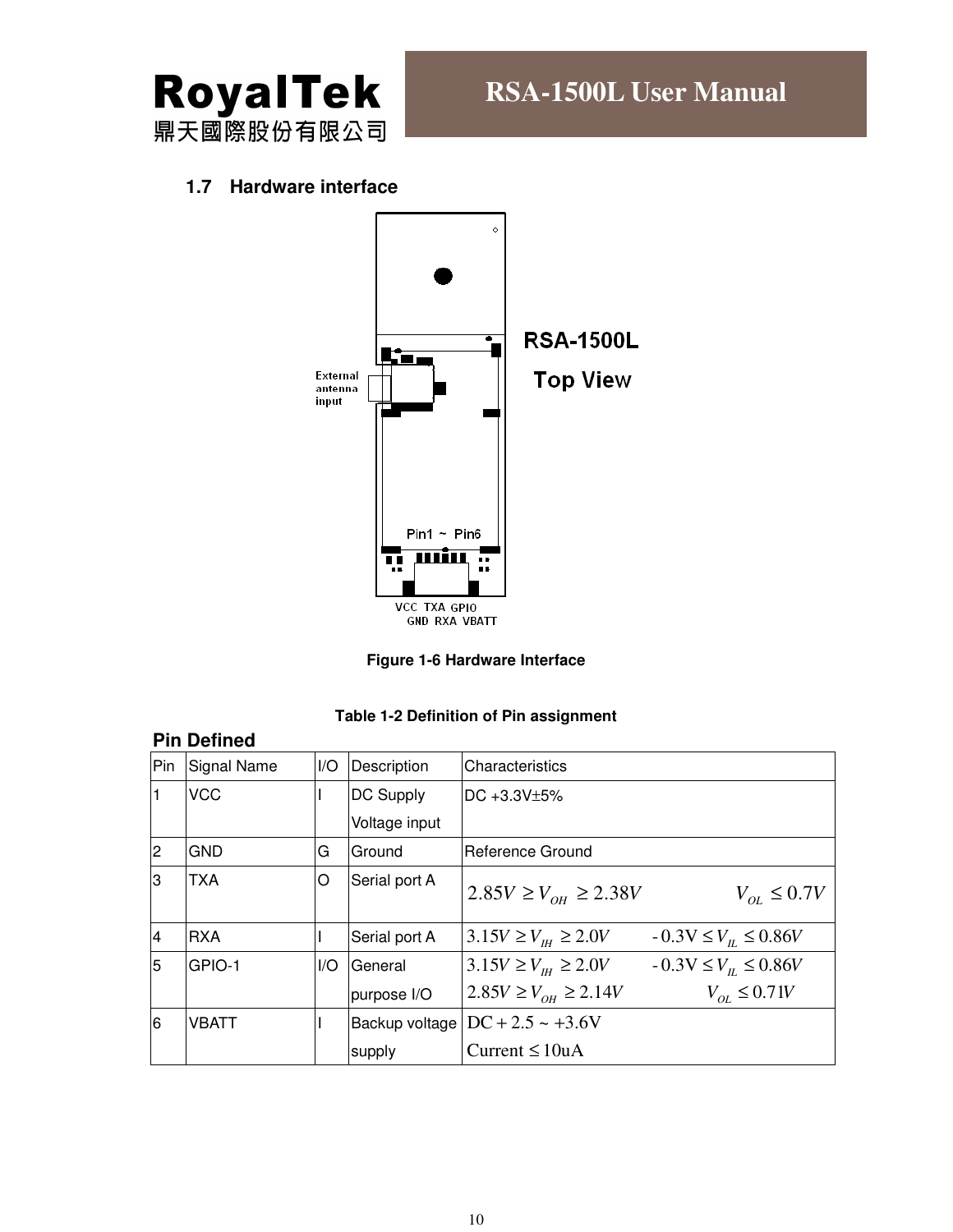

#### **Definition of Pin assignment**

#### *VCC(+3.3V DC power Input)*

This is the DC power supply input pin for GPS system. It provides voltage to module.

#### *GND*

GND provides the reference ground.

#### *TXA*

This is the main transmitting channel and is used to output navigation and measurement data to SiRFdemo or user written software

#### *RXA*

This is the main receiver channel and is used to receive software commands to the board from SIRFdemo software or from user written software.

#### *VBATT (Backup battery )*

When module is working, must to supply VCC pin(Pin1) and VBATT pin(Pin6) power at the same time.

This is the battery backup input that powers the SRAM and RTC when main power is removed. Typical current draw is 10uA.

The supply voltage should be between 2.5V and 3.6V.

#### *GPIO Functions*

Several I/Os are connected to the digital interface connector for custom applications.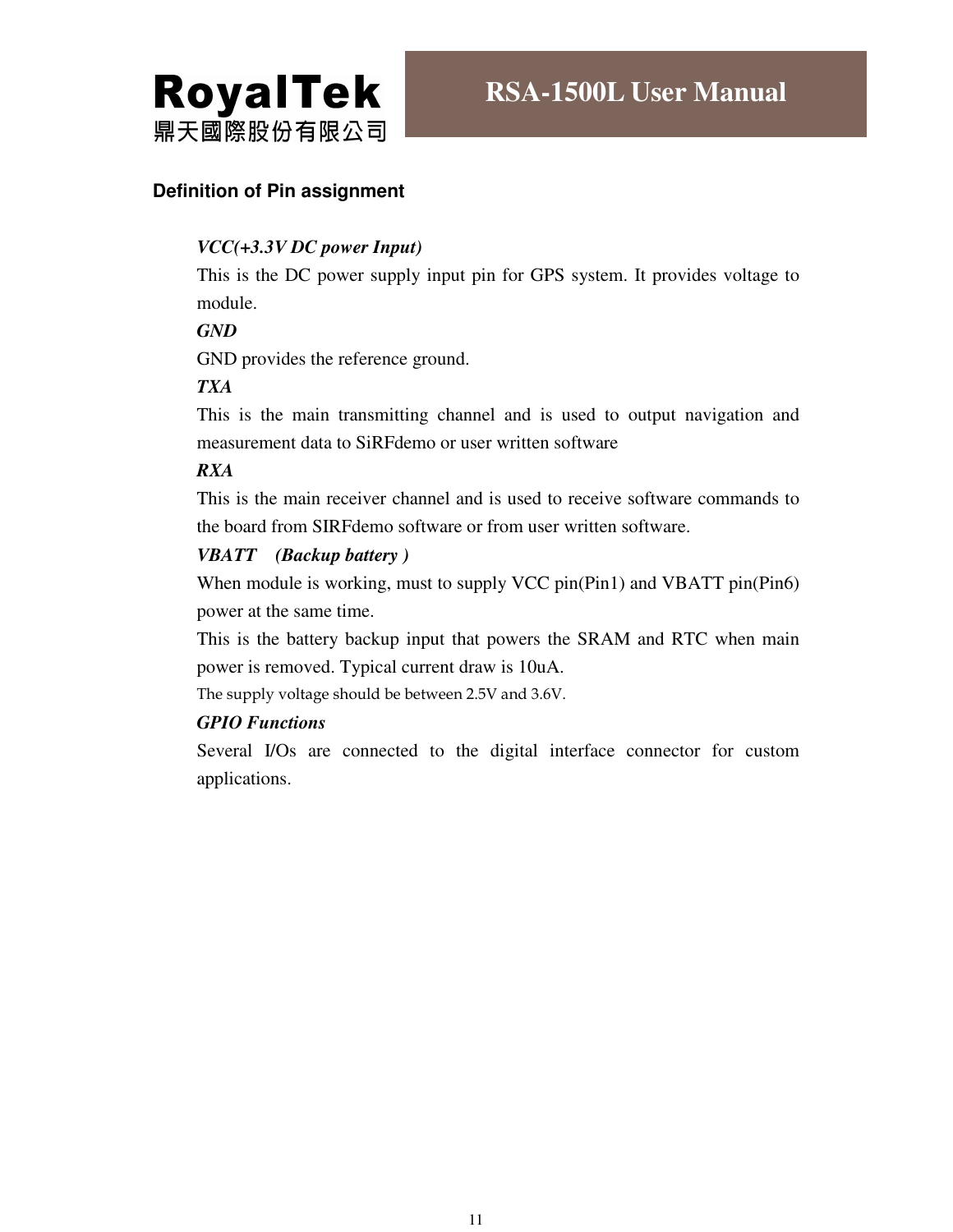

# **2 Software Interface**

#### **2.1 NMEA V3.0 Protocol**

Its output signal level is TTL: 4800 bps (default), 8 bit data, 1 stop bit and no parity. It supports the following NMEA-0183

Messages: GGA, GLL, GSA, GSV, RMC and VTG.

NMEA Output Messages: the Engine board outputs the following messages as shown in Table 2-1:

| <b>NMEA Record</b> | <b>Description</b>                         |  |  |
|--------------------|--------------------------------------------|--|--|
| GGA                | Global positioning system fixed data       |  |  |
| GLL                | Geographic position - latitude / longitude |  |  |
| <b>GSA</b>         | GNSS DOP and active satellites             |  |  |
| GSV                | <b>GNSS</b> satellites in view             |  |  |
| <b>RMC</b>         | Recommended minimum specific GNSS data     |  |  |
| VTG                | Course over ground and ground speed        |  |  |

#### **Table 2-1 NMEA-0183 Output Messages**

#### **2.1.1 GGA-Global Positioning System Fixed Data**

Table 2-2 contains the values of the following example:

\$GPGGA, 161229.487, 3723.2475, N, 12158.3416, W, 1, 07, 1.0, 9.0, M, , , ,0000\*18

|  |  |  |  | <b>Table 2-2 GGA Data Format</b> |
|--|--|--|--|----------------------------------|
|--|--|--|--|----------------------------------|

| <b>Name</b>             | <b>Example</b> | <b>Units</b> | <b>Description</b>               |
|-------------------------|----------------|--------------|----------------------------------|
| Message ID              | \$GPGGA        |              | GGA protocol header              |
| <b>IUTC Position</b>    | 161229.487     |              | hhmmss.sss                       |
| Latitude                | 3723.2475      |              | ddmm.mmmm                        |
| N/S Indicator           | N              |              | N=north or S=south               |
| Longitude               | 12158.3416     |              | Dddmm.mmmm                       |
| <b>E/W</b> Indicator    | w              |              | $E = east$ or $W = west$         |
| lPosition Fix Indicator | 1              |              | See Table 2-1                    |
| <b>Satellites Used</b>  | 07             |              | Range 0 to 12                    |
| <b>HDOP</b>             | 1.0            |              | Horizontal Dilution of Precision |
| <b>IMSL Altitude</b>    | 9.0            | meters       |                                  |
| <b>Units</b>            | М              | meters       |                                  |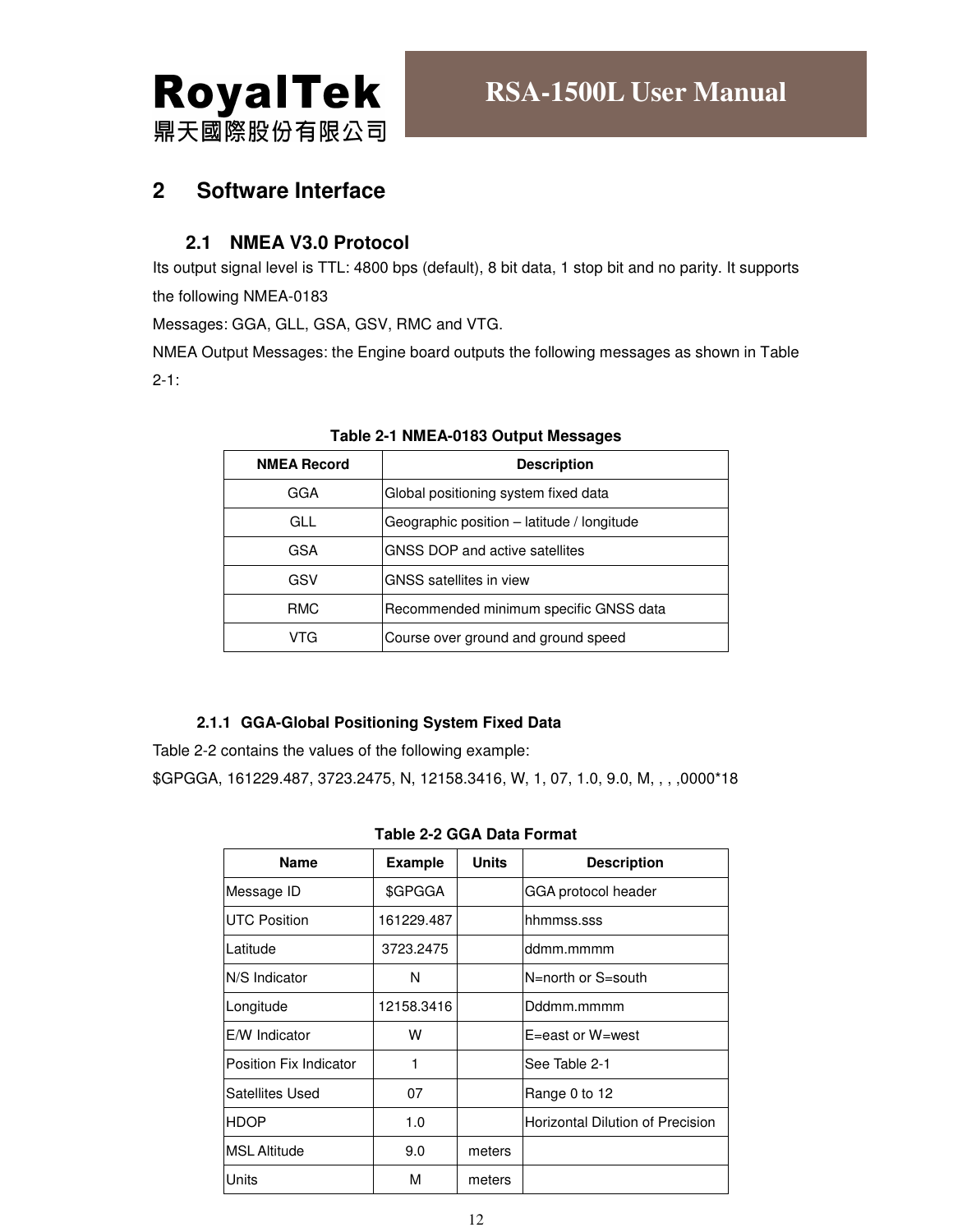# RoyalTek

# **RSA-1500L User Manual**

鼎天國<u>際股份有限公司</u>

| Geoid Separation              |      | meters |                              |
|-------------------------------|------|--------|------------------------------|
| Units                         | М    | meters |                              |
| Age of Diff. Corr.            |      | second | Null fields when DGPS is not |
|                               |      |        | used                         |
| <b>IDiff. Ref. Station ID</b> | 0000 |        |                              |
| Checksum                      | *18  |        |                              |
| $<$ CR $>$ $<$ LF $>$         |      |        | End of message termination   |

#### **Table 2-3 Position Fix Indicators**

| Value | <b>Description</b>                    |  |  |
|-------|---------------------------------------|--|--|
| 0     | Fix not available or invalid          |  |  |
|       | <b>IGPS SPS Mode, fix valid</b>       |  |  |
| 2     | Differential GPS, SPS Mode, fix valid |  |  |
| $3-5$ | Not Supported GPS PPS Mode, fix valid |  |  |
| 6     | Dead Reckoning Mode, fix valid        |  |  |

#### **2.1.2 GLL-Geographic Position –Latitude/Longitude**

Table 2-4 contains the values of the following

Example: \$GPGLL, 3723.2475, N, 12158.3416, W, 161229.487, A\*2C

#### **Table 2-4 GLL Data Format**

| <b>Name</b>           | <b>Example</b> | <b>Units</b> | <b>Description</b>               |
|-----------------------|----------------|--------------|----------------------------------|
| Message ID            | \$GPGLL        |              | GLL protocol header              |
| Latitude              | 3723.2475      |              | ddmm.mmmm                        |
| N/S Indicator         | N              |              | N=north or S=south               |
| Longitude             | 12158.3416     |              | Dddmm.mmmm                       |
| <b>E/W</b> Indicator  | w              |              | E=east or W=west                 |
| <b>UTC Position</b>   | 161229.487     |              | hhmmss.ss                        |
| Status                | А              |              | A=data valid or V=data not valid |
| Mode                  | A              |              | A=Autonomous, D=DGPS, E=DR       |
| <b>Checksum</b>       | $*2C$          |              |                                  |
| $<$ CR $>$ $<$ LF $>$ |                |              | End of message termination       |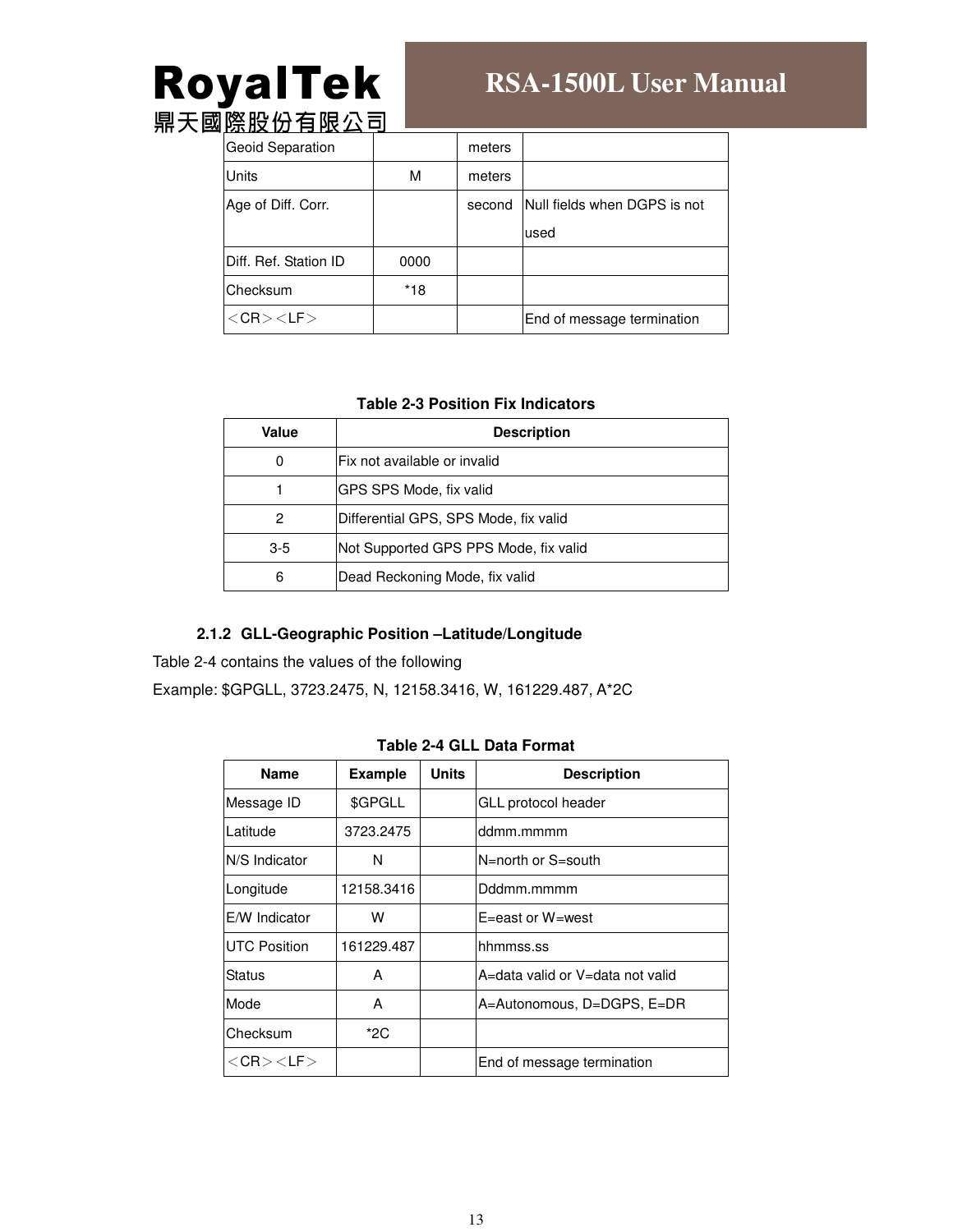

#### **2.1.3 GSA-GNSS DOP and Active Satellites**

Table 2-5 contains the values of the following example:

\$GPGSA, A, 3, 07, 02, 26, 27, 09, 04, 15, , , , , , 1.8,1.0,1.5\*33

| <b>Name</b>           | <b>Example</b> | <b>Units</b> | <b>Description</b>                    |
|-----------------------|----------------|--------------|---------------------------------------|
| Message ID            | \$GPGSA        |              | GSA protocol header                   |
| Mode 1                | A              |              | See Table 4-2                         |
| Mode 2                | 3              |              | See Table 4-1                         |
| Satellite Used        | 07             |              | Sy on Channel 1                       |
| Satellite Used        | 02             |              | Sy on Channel 2                       |
| .                     |                |              | .                                     |
| Satellite Used        |                |              | Sv on Channel 12                      |
| <b>PDOP</b>           | 1.8            |              | Position Dilution of Precision        |
| <b>HDOP</b>           | 1.0            |              | Horizontal Dilution of Precision      |
| <b>VDOP</b>           | 1.5            |              | <b>Vertical Dilution of Precision</b> |
| Checksum              | *33            |              |                                       |
| $<$ CR $>$ $<$ LF $>$ |                |              | End of message termination            |

#### **Table 2-5 GSA Data Format**

#### **Table 2-6 Mode 1**

| Value | <b>Description</b> |  |
|-------|--------------------|--|
|       | Fix not available  |  |
| 2     | 2D                 |  |
| з     | ЗD                 |  |

#### **Table 2-7 Mode 2**

| Value | <b>Description</b>                              |  |  |
|-------|-------------------------------------------------|--|--|
| М     | Manual-forced to operate in 2D or 3D mode       |  |  |
| А     | Automatic-allowed to automatically switch 2D/3D |  |  |

#### **2.1.4 GSV-GNSS Satellites in View**

Table 2-8 contains the values of the following example: \$GPGSV, 2, 1, 07, 07, 79, 048, 42, 02, 51, 062, 43, 26, 36, 256, 42, 27, 27, 138, 42\*71\$GPGSV, 2, 2, 07, 09, 23, 313, 42, 04, 19, 159, 41, 15, 12, 041, 42\*41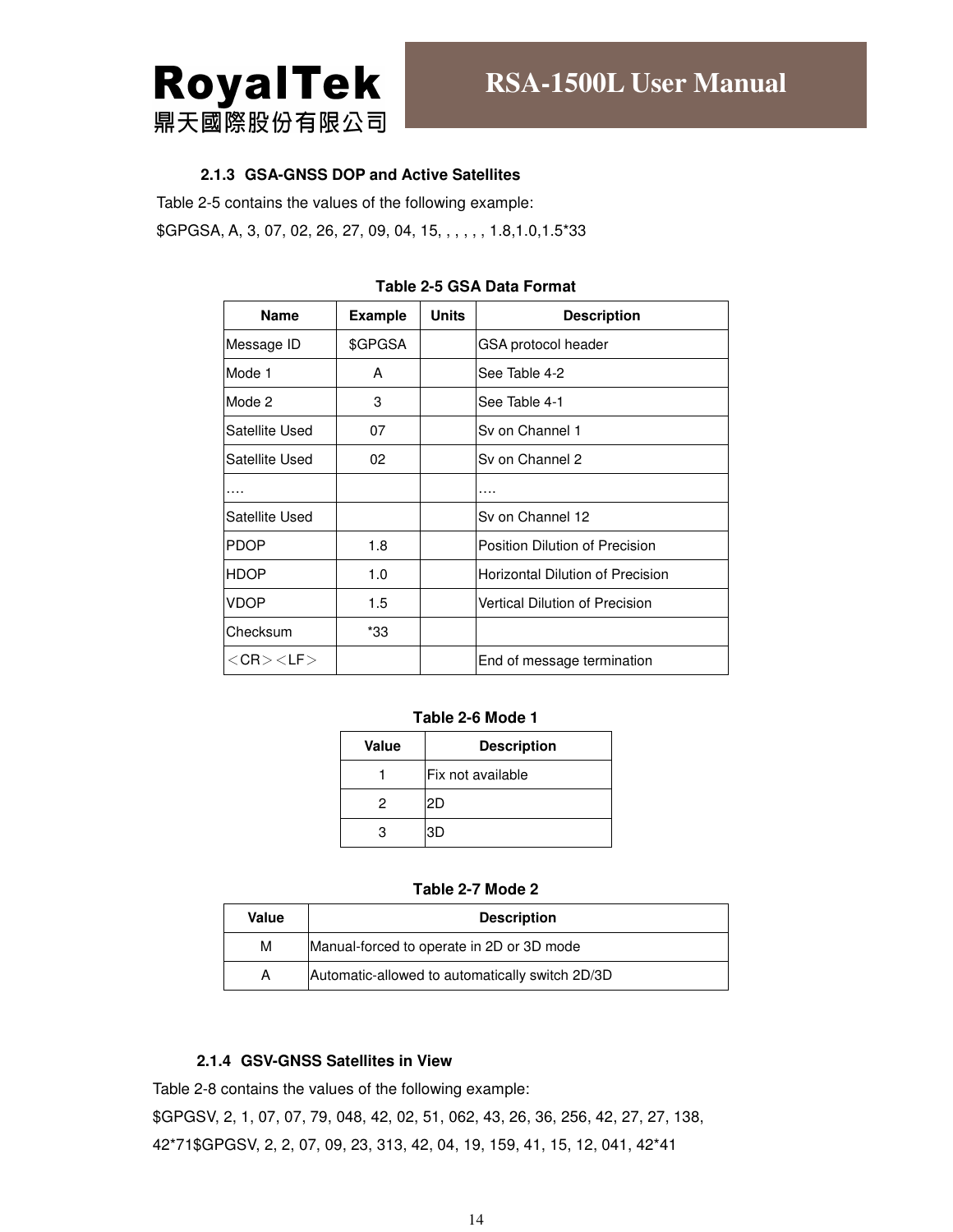

| <b>Name</b>                  | <b>Example</b> | <b>Units</b> | <b>Description</b>               |
|------------------------------|----------------|--------------|----------------------------------|
| Message ID                   | \$GPGSV        |              | GSV protocol header              |
| Number of                    | 2              |              | Range 1 to 3                     |
| Messages <sup>1</sup>        |                |              |                                  |
| Messages Number <sup>1</sup> | $\mathbf{1}$   |              | Range 1 to 3                     |
| Satellites in View           | 07             |              |                                  |
| Satellite ID                 | 07             |              | Channel 1 (Range 1 to 32)        |
| Elevation                    | 79             | degrees      | Channel 1 (Maximum 90)           |
| Azimuth                      | 048            | degrees      | Channel 1 (True, Range 0 to 359) |
| SNR (C/No)                   | 42             | dBHz         | Range 0 to 99, null when not     |
|                              |                |              | tracking                         |
|                              |                |              |                                  |
| Satellite ID                 | 27             |              | Channel 4(Range 1 to 32)         |
| Elevation                    | 27             | degrees      | Channel 4(Maximum 90)            |
| Azimuth                      | 138            | degrees      | Channel 4(True, Range 0 to 359)  |
| SNR (C/No)                   | 42             | <b>dBHz</b>  | Range 0 to 99, null when not     |
|                              |                |              | tracking                         |
| Checksum                     | $*71$          |              |                                  |
| $<$ CR $>$ $<$ LF $>$        |                |              | End of message termination       |

#### **Table 2-8 GSV Data Format**

 $1$ Depending on the number of satellites tracked multiple messages of GSV data may be required.

#### **2.1.5 RMC-Recommended Minimum Specific GNSS Data**

Table 2-9 contains the values of the following example:

\$GPRMC, 161229.487, A, 3723.2475, N, 12158.3416, W, 0.13, 309.62, 120598, ,\*10

| <b>Name</b>          | <b>Example</b> | <b>Units</b> | <b>Description</b>               |
|----------------------|----------------|--------------|----------------------------------|
| Message ID           | \$GPRMC        |              | RMC protocol header              |
| <b>UTC Position</b>  | 161229.487     |              | hhmmss.sss                       |
| Status               | A              |              | A=data valid or V=data not valid |
| Latitude             | 3723.2475      |              | ddmm.mmmm                        |
| N/S Indicator        | N              |              | N=north or S=south               |
| Longitude            | 12158.3416     |              | dddmm.mmmm                       |
| <b>E/W</b> Indicator | w              |              | E=east or W=west                 |
| Speed Over Ground    | 0.13           | knots        |                                  |

**Table 2-9 RMC Data Format**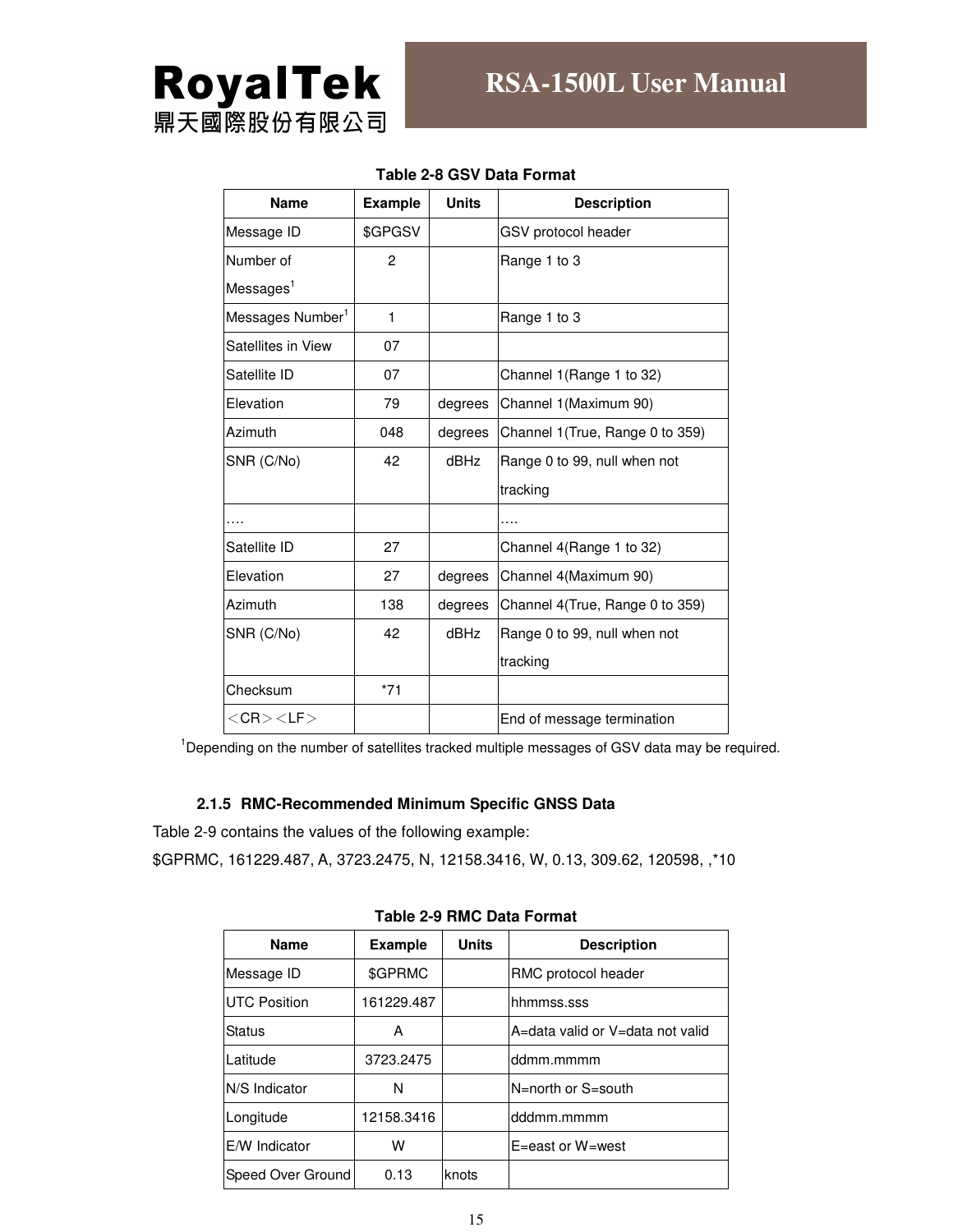# **RoyalTek**<br>鼎天國際股份有限公司

# **RSA-1500L User Manual**

| <b>" 「ᄭᆡᄭ시ᄼᆝᄀᄀᄓᅠ</b>      |        |         |                            |
|---------------------------|--------|---------|----------------------------|
| Course Over               | 309.62 | degrees | True                       |
| Ground                    |        |         |                            |
| Date                      | 120598 |         | ddmmyy                     |
| <b>Magnetic Variation</b> |        | degrees | E=east or W=west           |
| Mode                      | А      |         | A=Autonomous, D=DGPS, E=DR |
| lChecksum                 | *10    |         |                            |

#### **2.1.6 VTG-Course Over Ground and Ground Speed**

Table 2-10 contains the values of the following example:

\$GPVTG, 309.62, T, , M, 0.13, N, 0.2, K\*6E

| <b>Name</b>           | <b>Example</b> | <b>Units</b> | <b>Description</b>         |
|-----------------------|----------------|--------------|----------------------------|
| Message ID            | \$GPVTG        |              | VTG protocol header        |
| Course                | 309.62         | degrees      | Measured heading           |
| Reference             | т              |              | True                       |
| Course                |                | degrees      | Measured heading           |
| <b>IReference</b>     | м              |              | Magnetic                   |
| Speed                 | 0.13           | knots        | Measured horizontal speed  |
| <b>Units</b>          | N              |              | Knots                      |
| Speed                 | 0.2            | km/hr        | Measured horizontal speed  |
| <b>Units</b>          | K              |              | Kilometer per hour         |
| Mode                  | A              |              | A=Autonomous, D=DGPS, E=DR |
| Checksum              | *6E            |              |                            |
| $<$ CR $>$ $<$ LF $>$ |                |              | End of message termination |

#### **Table 2-10 VTG Data Format**